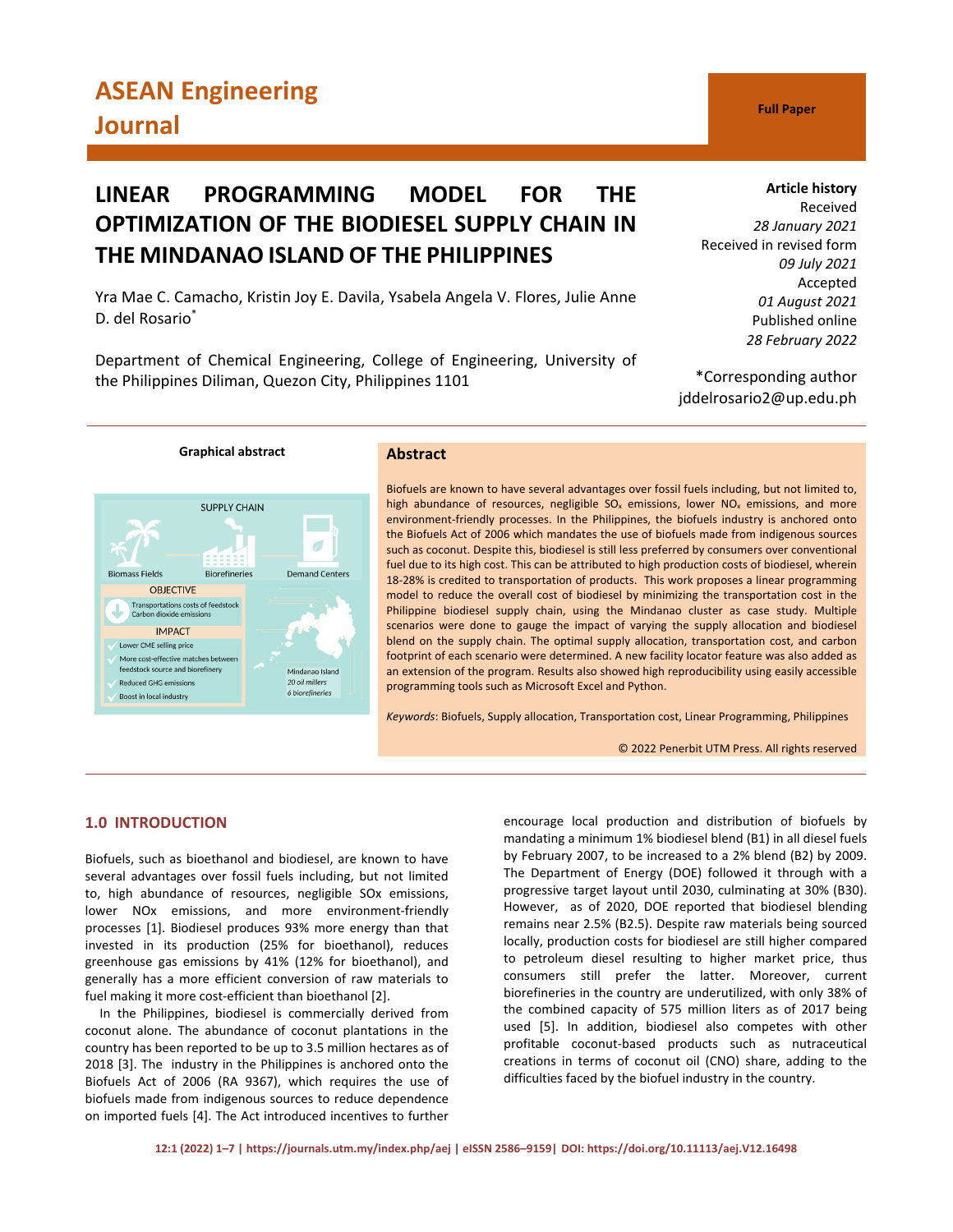The biodiesel supply chain is both an enabling and impeding mechanism for the growth of the biofuel industry. Generally, the biodiesel scene is plagued by the lack of infrastructure and supporting policies needed for an efficient and cost-effective delivery of dense feedstock all year round. The 20-35% of the total production cost is associated with the biomass supply cost, and 90% of which is attributed to logistics. Researchers then have developed an interest in designing an optimized supply chain, not only for biodiesel, but for the entire biofuel landscape [6].

This work aims to build a linear programming model set in the Philippine biodiesel supply chain, using the Mindanao cluster (see Figure 1), where the facilities are more spread out across the island and thus attracts optimization efforts, as a case study. Of the 607.9 MLPY production nationwide (as of 2020), Mindanao accounts for around 21.81% of production. The computations shall be geared toward a secured market for the CNO products of the coconut millers through matching with the biorefineries. Biodiesel production cost is seen to be cut down with the lower transportation costs implied by the resulting optimal network, entailing a lower market price for the end-product and encouraging the implementation of higher biodiesel blends. This study may also serve as a supplement and decision aid for government protocols and initiatives which could lead to a boost in the local biodiesel industry.

# **2.0 METHODOLOGY**

Given a set of CNO millers (sources), coconut oil products must be allocated to a set of biorefineries (sinks) in a network determined by minimizing the cost associated with transportation and thereby optimizing transportation routing. This is done by formulating a linear programming (LP) model that utilizes available information such as miller and biorefinery capacities, distances between millers and biorefineries, fuel price, and fuel efficiency. The objective function of the model is subjected to mathematical constraints and assumptions based on set scenarios.

#### **LP Model Formulation**

For CNO allocation between the source *m* and the sink *b*, the optimization objective in Equation (1) is expected to minimize the transportation cost (TC) incurred in bringing over the CNO product from millers to biorefineries. It is a function of fuel efficiency (FE), fuel price (FP), and the distance between the oil millers and biorefineries. The source is considered as the origin of the material to be allocated (CNO), while the sink is at the receiving end.

The objective function was based on the model of Foo et al. [8] which minimizes carbon footprint from transportation vehicles. Transportation cost was then calculated using the following equation:

$$
TC = (FE)(FP) \sum_{b=1}^{B} \sum_{m=1}^{M} x_{m,b} d_{m,b}
$$
 (1)



**Figure 1** A map of the Mindanao island (Philippine map in inset) [7]

The model serves two scenarios: (1) biorefinery capacity meeting or exceeding biodiesel market demand, and (2) biorefinery capacity failing to meet market demand for biodiesel, as to be expected when a regulatory body decides to mandate a higher blend percentage. The objective function is subjected to a unique set of constraints for two scenarios with different target outputs.

In the first scenario, the locations of all facilities of interest, both biorefineries and millers, are already set. The allocation (i.e. the amount of CNO each miller provides to each biorefinery) matrix is then produced through optimization of Equation (1) with the following constraints:

- 1. The total volume of CNO from millers to one biorefinery must be equal to the CNO demand of the biorefinery.
- 2. The total volume of CNO from one miller to the biorefineries must be less than or equal to the available supply of the miller.
- 3. The amount of allocated CNO from a miller to a biorefinery must be less than or equal to the demand of the biorefinery.
- 4. Allocated CNO must be greater than or equal to zero.
- 5. There are no provisions for building a new or for shutting down an existing biorefinery.

$$
\sum_{m=1}^{M} x_{m,b} = S_b \text{ for b } = 1, 2, \dots, B
$$
 (2)

$$
\sum_{b=1}^{B} x_{m,b} \le R_m \text{ for } m = 1, 2, \dots, M \tag{3}
$$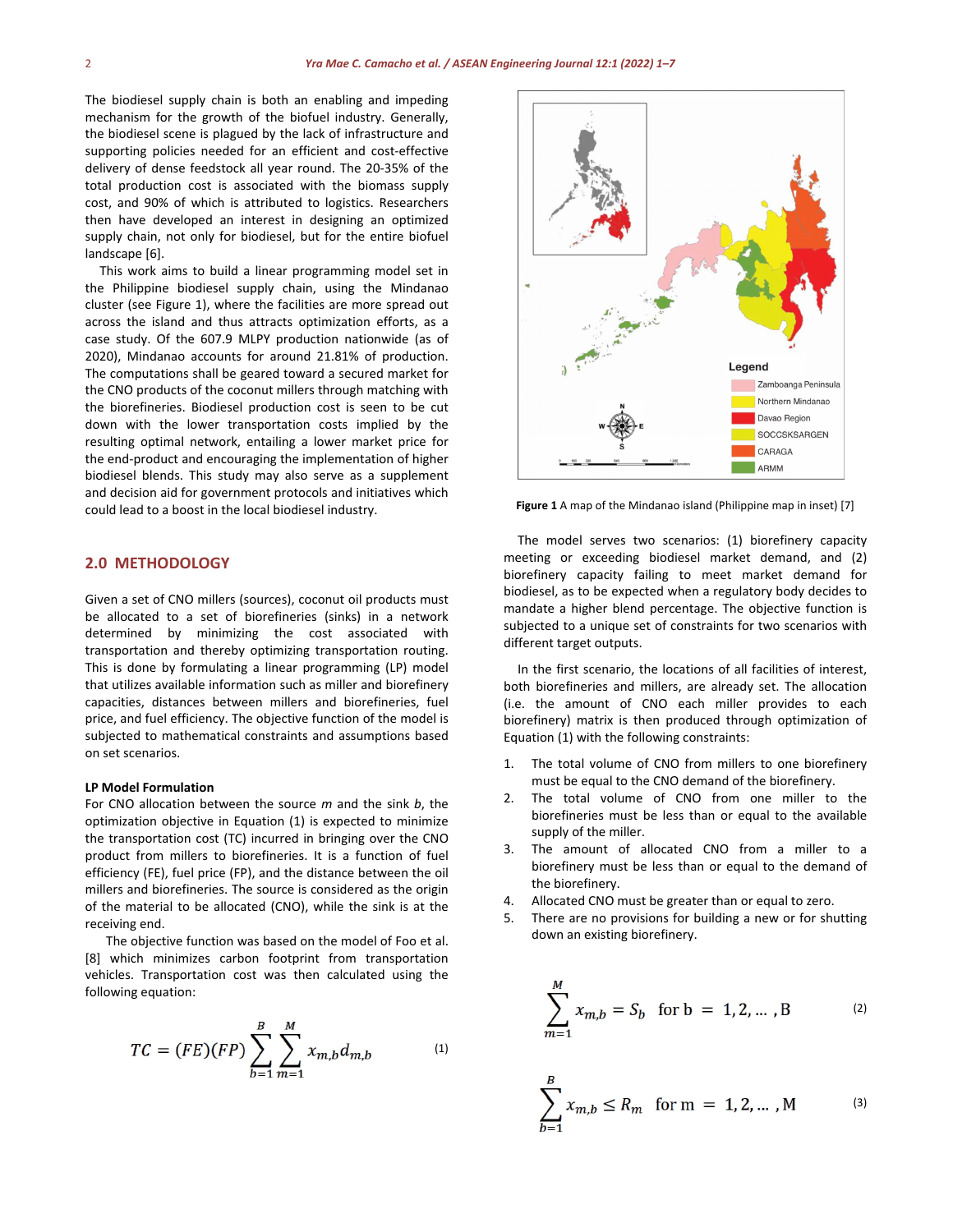$$
x_{m,b} \le S_b \tag{4}
$$

$$
x_{m,b} \ge 0 \tag{5}
$$

On the other hand, the second scenario calls for the determination of the location of the new biorefineries to be built. The approach resembles that of a facility location problem which aims to find the best location for new facilities based on a set criterion such as minimizing the conveying cost[9].

A decision variable is then introduced, identifying the optimal choice among a matrix of potential locations. It must only have a binary value  $-1$  if a biorefinery would be constructed in the prospect location and 0 otherwise. This value would be multiplied to the demand of the biorefinery. If a biorefinery would be constructed in a prospect location, the CNO allocation to the same biorefinery must follow the constraint. If no biorefinery would be constructed in the prospect location, the demand would be equal to zero.

The new objective function for the second scenario is shown to be:

$$
TC = (FE) (FP) \left( \sum_{b=1}^{B} y_b f_b + \sum_{b=1}^{B} \sum_{m=1}^{M} x_{m,b} d_{m,b} \right) \quad (6)
$$

The value for the linearity variable,  $f_b$ , was set to a very small number  $(1 \times 10^{-6})$  for it to have negligible effects on the transportation cost [10].

Constraints for this model are shown below. The first, third, and fourth constraints are similar to that of the first scenario, with the inclusion of the decision variable. The second constraint states that the entire CNO capacity of each miller must be used up in the allocation.

$$
\sum_{m=1}^{M} x_{m,b} = S_b y_b \text{ for b = 1, 2, ... , B}
$$
 (7)

$$
\sum_{b=1}^{B} x_{m,b} = R_m \text{ for } m = 1, 2, \dots, M
$$
 (8)

$$
x_{m,b} \le S_b y_b \tag{9}
$$

$$
x_{m,b} \le 0 \tag{10}
$$

$$
y_b \in \{0, 1\} \tag{11}
$$

Summarized in the flowchart diagram in Figure 2 is the logic followed in building the model. It can be concluded that two models have been developed, one concerned with the optimal network between source and sink and the other dealing with the establishment of new biorefineries. The model is limited to the supply chain from the millers to the biorefineries duly recognized by the Department of Energy and Philippine Coconut Authority in Mindanao. In the second scenario, potential biorefinery sites are set to one for each province in the Mindanao Island.



**Figure 2** Flowchart diagram of model building for a biodiesel supply chain network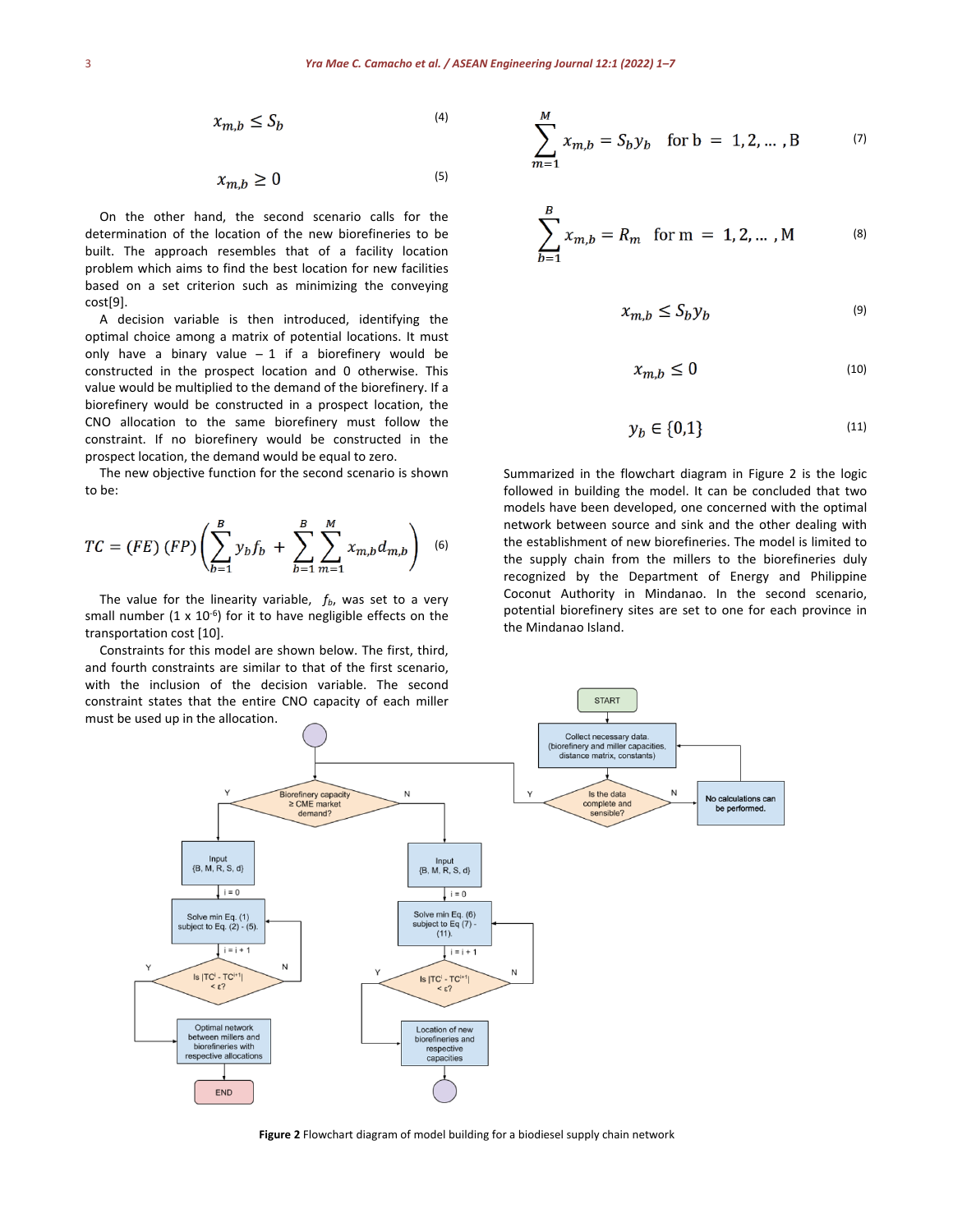#### **Data Collection**

The list of recognized oil millers with their rated capacities located in Mindanao was obtained from the Philippine Coconut Authority [11]. A total of twenty (20) oil millers were enumerated. Ten (10) of which are considered suppliers of CNO for CME production based on the available information, while ten (10) do not supply CNO for CME production (refer to Supplementary Material). On the other hand, the list of biorefineries in Mindanao was obtained from the Department of Energy [12]. A total of six biorefineries were found; five of which are operational, while one is still under construction (refer to Supplementary Material). Distances from the millers to the biorefineries were obtained through the Driving feature of Google Maps in order to consider only routes with accessible roads for trucks.

In determining the optimal location for building new biorefineries, geospatial data is needed to effectively recommend a site for construction. Geographic information system (GIS) 2011 data were taken from the Philippine GIS Data Clearinghouse for each of the twenty-one (21) inland provinces of Mindanao [13]. Each province is represented by a single point by generating the mean coordinates for each province using QGIS. Additionally, the transportation emission factor used for the calculations was  $0.207$  kg-CO<sub>2</sub> per ton-mile, as derived from the US Environmental Protection Agency. Fuel efficiency data were also determined for 2020 and 2030 scenarios through interpolation and extrapolation of data from the Environmental and Energy Study Institute [14]. The local diesel price in 2020 was approximated by taking the average of the retail pumping prices in Mindanao from January 21, 2020 to September 15, 2020 using the data provided by the Department of Energy [15].

#### **LP Models**

Two cases were considered for this study: (1) CNO allocation under a specified percentage of supply from oil millers; and (2) CNO allocation under an increased biodiesel blend in a future scenario. The B5 blend was used for the first case since the current biorefineries are already capable of producing the required CME for B5 [17]. Meanwhile, B10 blend was used for the second case considering a gradual increase in the implemented biodiesel blend in the country.

The following assumptions were held true for both cases:

- 1. All oil millers and biorefineries can meet their annual rated capacities.
- All the listed oil millers remain operational and there are no additional oil millers in Mindanao during the covered timeframe.
- 3. Driving routes are the same for both cases and no additional roads are constructed during the covered timeframe.
- 4. Transportation via the shortest driving distances were used.
- 5. All of the oil millers designate the same percentage of their products for CNO production.
- 6. All CNO products of Miller 1 are supplied to only Biorefinery 1 and is, therefore, immediately subtracted from the demand of Biorefinery 1. This is done since Miller 1 and Biorefinery 1 are listed as the same facility and an input of zero in the distance matrix would automatically result to zero allocation.
- 7. Biodiesel demand values follow those in the Biodiesel Demand Outlook of the Philippines, 2018-2040 from the Department of Energy [16]. Relevant values are those from 2020 and 2030 as shown in Table 1.
- 8. CME to CNO ratio to produce CME is 1 L CME:1 kg CNO [5].
- 9. Mindanao continues to supply 21.81% of the total CME demand in the country [12].
- 10. Urban heavy-duty diesel trucks are used for transporting CNO. Fuel efficiency values are taken from the Environmental and Energy Study Institute [17]. Local diesel price in 2020 fluctuates around Php 38.03/L [15], which is used in this study.

Calculations were performed on Microsoft Excel and PyCharm, an open-source integrated development environment (IDE) for the Python programming language. For the calculations done in PyCharm, the optimal solutions were obtained with the use of a Solving Constraint Integer Programs (SCIP) solver, a noncommercial tool for solving mixed integer (linear and nonlinear) and constraint integer programs [18]. An interface from Python to the SCIP Optimization Suite, PySCIPOpt, was also installed to run the solver. Meanwhile, the Solver add-in was used for the solutions done in Microsoft Excel.

| Year | <b>Biodiesel</b><br>Demand<br>(MLPY) | <b>Blend</b> | <b>CME</b><br>Requirement<br>(MLPY) | Mindanao<br><b>CME</b><br>Requirement<br>(MLPY) | Mindanao<br><b>CNO</b><br>Requirement<br>(MTPY) |
|------|--------------------------------------|--------------|-------------------------------------|-------------------------------------------------|-------------------------------------------------|
| 2020 | 11149.34                             | 5%           | 557.47                              | 121.60                                          | 121600                                          |
| 2030 | 16575.44                             | 10%          | 1657.54                             | 361.56                                          | 361560                                          |

**Table 1 Biodiesel Demand and CME & CNO Requirement Values Used in the Study [9]**

#### *Case 1*

This scenario assumes that all the CNO products of the oil millers are used for CME production. Ten (10) out of the twenty (20) millers were considered to supply CNO for CME production to meet the B5 demand. Also, the sinks for the model only comprise of the five (5) currently operational biorefineries.

#### *Case 2*

This case explored the implementation of the B10 blend in a future scenario. Millers are then expected to have ramped up production to cater to CNO market demand and biorefinery capacity that current operating facilities cannot meet. This is in contrast with the B5 mandate explored in Case 1. According to the Renewable Energy Management Bureau, a 16,575 million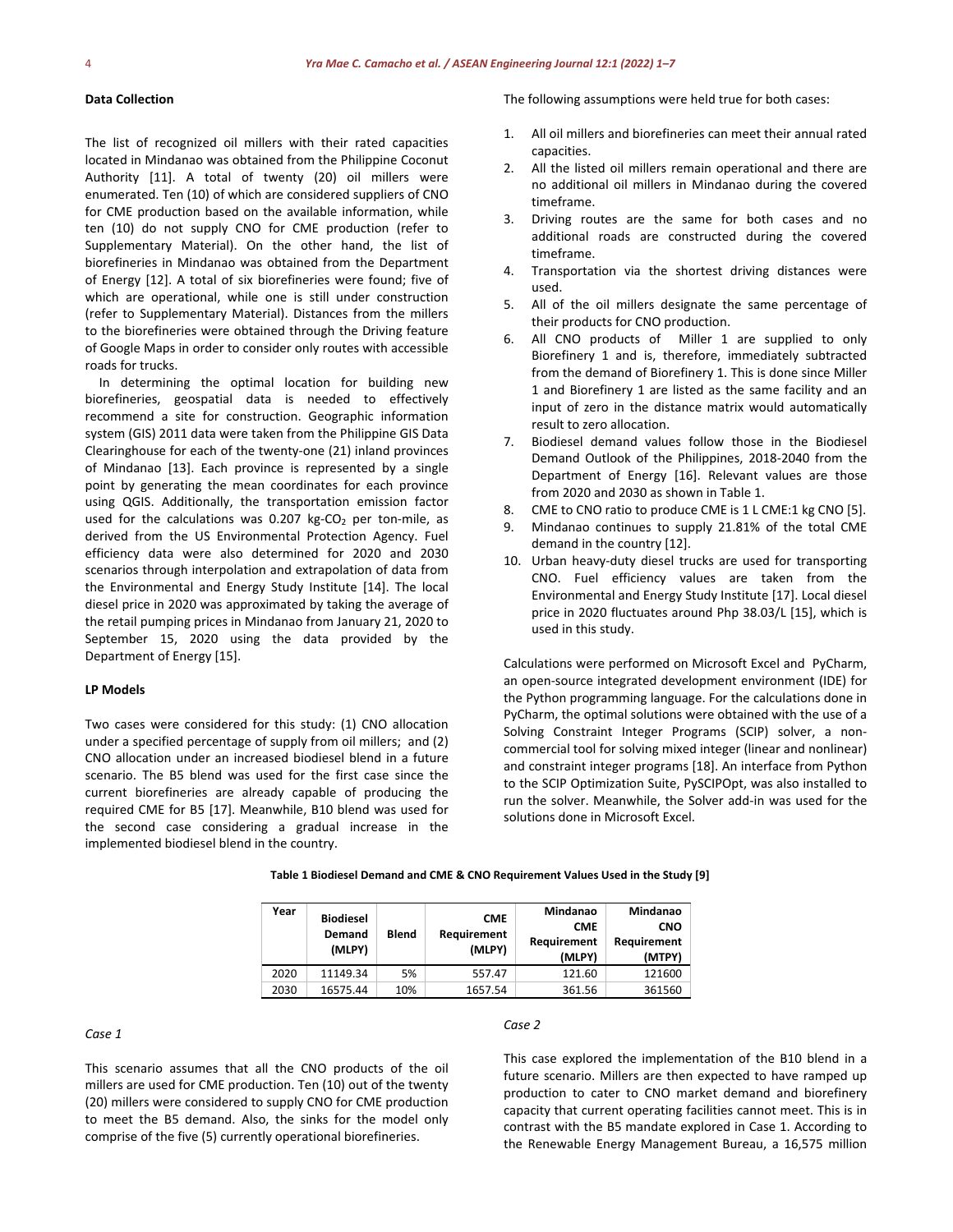liters per year (MLPY) biodiesel demand is forecasted for the year 2030 [16]. If Mindanao's 21.81% share holds true until 2030, Mindanao is expected to produce 361.56 MLPY of biodiesel. However, as of October 2019, the combined capacities of both operational and under-construction biorefineries are not enough to satisfy the increased demand with a 78.96 MLPY deficit. Therefore, new plants should be constructed for the implementation of B10. Meanwhile, in terms of supply, the combined supplies of the ten (10) millers considered in Case 1 will not be enough to meet the increased demand. Thus, in Case 2, the CNO producers that previously do not supply for CME production are now also included as sinks. Additional assumptions for Case 2 states that the biorefinery to be constructed are assumed to have a capacity of 40 MLPY as previously recommended by DOE [19]. Moreover, the biorefinery under construction is assumed to be operational by 2030.

For the first part of the calculations, the breakeven allocation of CNO millers to the biodiesel industry was calculated. Breakeven refers to the required percentage of total CNO production to be dedicated to biodiesel production, under the assumption that all millers will designate the same portion. Using the breakeven percentage of 30.61%, the available CNO from the millers were first distributed among the six (6) operational biorefineries to determine which oil millers will still have excess supply.

Equations (2) - (5) from Case 1 are also used as constraints for Case 2. Although the breakeven amount was calculated, all the CNO were not yet allocated since the new biorefineries were not yet specified. From these calculations, four underutilized oil millers were identified: Millers 10, 11, 15, and 17. This denotes that the four millers still retained unused CNO supply even after the maximum capacities of the biorefineries were already satisfied. These underutilized supplies will then be re-allocated to the new biorefineries. Aside from volume allocation, Case 2 also recommends the optimal locations for plant construction.

The resulting locations from this model were then added to a new distance matrix for the third part of this case. This was done in order to account for any changes in the CNO allocation after these new biorefineries have been constructed.

## **3.0 RESULTS AND DISCUSSION**

#### *Case 1*

Given that the currently registered biorefineries are already capable of producing the B5 blend and are awaiting its implementation within the year, Case 1 assumes that 100% of the CNO supply of each miller is allotted for CME production.

Solving the objective function in Equation (1) subject to the constraints in Equations  $(2) - (5)$ , the optimal allocation of CNO and the optimal results for Case 1 are shown in Tables 2 and 3, respectively.

**Table 2** Allocation of CNO for Case 1 at 100% (MTPY)

|                | B <sub>1</sub> | B <sub>2</sub> | B <sub>3</sub> | B <sub>4</sub> | B <sub>5</sub> | Under-<br>utilized |
|----------------|----------------|----------------|----------------|----------------|----------------|--------------------|
| M <sub>1</sub> | 0              | 0              | 0              | 0              | 0              | 0                  |
| M <sub>2</sub> | 0              | 0              | 0              | 12000          | 0              | 0                  |
| M <sub>3</sub> | 0              | 0              | 0              | 0              | 11700          | 48300              |
| M4             | 0              | 0              | 12000          | 0              | 0              | 0                  |
| M <sub>5</sub> | 0              | 0              | 8700           | 0              | 21300          | 0                  |
| M <sub>6</sub> | 0              | 0              | 0              | 0              | 0              | 45000              |
| M <sub>7</sub> | 0              | 17400          | 0              | 3600           | 0              | 0                  |
| $M_8$          | 0              | 0              | 0              | 14400          | 0              | 0                  |
| M <sub>9</sub> | 9600           | 6600           | 6300           | 0              | 0              | 0                  |
| $M_{10}$       | 0              | 0              | 3000           | 0              | 0              | 0                  |

#### **Table 3** Optimal Results for Case 1

| Transportation Cost (PHP/y) | 22,752,957.71 |
|-----------------------------|---------------|
| Fuel Consumption (L/y)      | 598.289.71    |
| $CFP$ (kt $CO2/v$ )         | 1.60          |

It can be noted that this case resulted to an underutilized CNO supply from Millers 3 and 6. The underutilized supply may be redirected to another market or new biorefineries may be built for the surplus.

#### *Case 2*

As reported in the Biodiesel Demand Outlook of the Philippines for the years 2018 to 2040, the implementation of the B10 blend is expected by 2030 [17]. Case 2 then simulates the scenario at which the blend increase takes effect.

With the expected increase in blend, both the available CNO supply (1-10) and the biorefinery capacities (1-5) in Case 1 will not be able to meet the projected market situation. Therefore, the oil millers currently not contributing to the biodiesel industry were also included as sinks to address the increase in demand. New plants were also opened to accommodate the demand increase.

In building the model, the production deficit for the year 2030 was found to be at 78.96 MLPY. By assuming that the biorefineries to be constructed can produce 40 MLPY of CME at maximum, two new facilities were estimated to be added to the network.

For the first part of Case 2, the breakeven allocation was calculated to be 30.61%. The values for the breakeven calculations were derived from all registered oil millers (1-20) and from both the operational (1-6) and the two new biorefineries. Solving the objective function in Equation (1) subject to the constraints in Equations  $(2) - (5)$ , the optimal allocation of CNO for Case 2 at breakeven is shown in Table 4.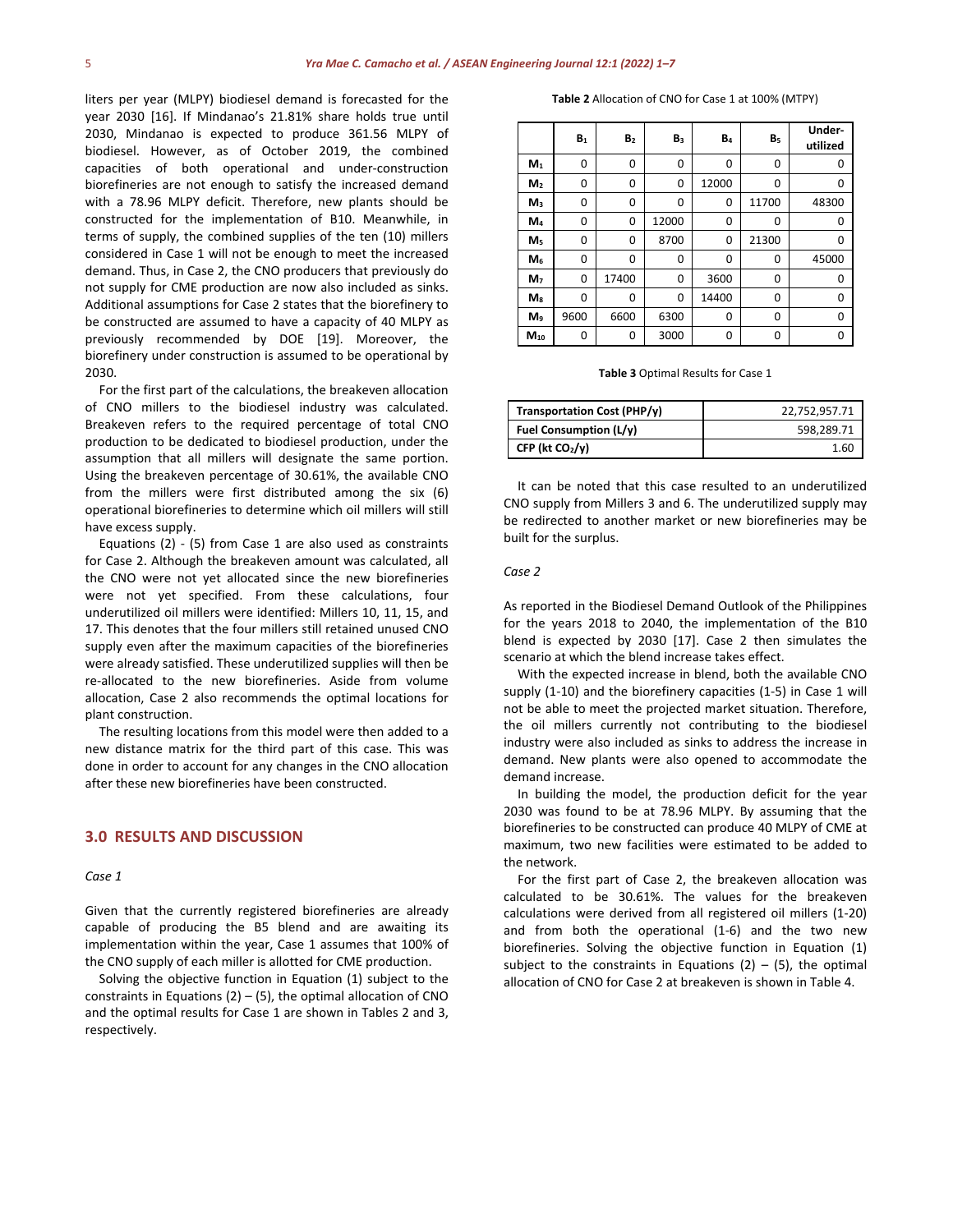| <b>Table 4</b> Allocation of CNO for Case 2 at Breakeven (MTPY) Using the |
|---------------------------------------------------------------------------|
| <b>Existing Network</b>                                                   |

|                | В1             | B <sub>2</sub> | B <sub>2</sub> | B4             | B5             | B6             | Under-<br>utilized |
|----------------|----------------|----------------|----------------|----------------|----------------|----------------|--------------------|
| Μ,             | $\Omega$       | $\Omega$       | $\Omega$       | $\Omega$       | $\mathbf 0$    | 0              | 0                  |
| M <sub>2</sub> | $\Omega$       | $\Omega$       | $\Omega$       | 3673           | $\overline{0}$ | $\overline{O}$ | $\overline{0}$     |
| M <sub>3</sub> | $\Omega$       | $\Omega$       | $\Omega$       | $\Omega$       | $\Omega$       | 18367          | $\Omega$           |
| M۵             | $\Omega$       | $\Omega$       | $\Omega$       | 0              | $\Omega$       | 3673           | 0                  |
| M5             | 0              | $\Omega$       | $\mathbf 0$    | $\Omega$       | $\mathbf 0$    | 9183           | $\mathbf 0$        |
| M6             | $\Omega$       | $\Omega$       | $\Omega$       | $\Omega$       | $\Omega$       | 13775          | $\mathbf 0$        |
| M7             | 0              | 6428           | $\mathbf 0$    | $\overline{0}$ | $\mathbf 0$    | 0              | $\mathbf 0$        |
| $M_8$          | $\Omega$       | $\Omega$       | $\Omega$       | 4407           | $\Omega$       | $\Omega$       | $\Omega$           |
| M9             | $\Omega$       | 6887           | $\Omega$       | $\Omega$       | $\mathbf 0$    | $\Omega$       | 0                  |
| $M_{10}$       | $\Omega$       | $\Omega$       | $\Omega$       | $\Omega$       | $\Omega$       | $\Omega$       | 918                |
| $M_{11}$       | $\Omega$       | $\Omega$       | $\Omega$       | 14731          | $\mathbf 0$    | $\Omega$       | 23756              |
| $M_{12}$       | 0              | $\Omega$       | $\mathbf 0$    | 0              | $\mathbf 0$    | 1224           | 0                  |
| $M_{13}$       | $\Omega$       | $\Omega$       | $\Omega$       | $\Omega$       | 33000          | 49650          | $\Omega$           |
| $M_{14}$       | $\Omega$       | $\Omega$       | $\Omega$       | $\Omega$       | $\Omega$       | 29570          | $\Omega$           |
| $M_{15}$       | 0              | $\Omega$       | 0              | 0              | $\Omega$       | 14885          | 19553              |
| $M_{16}$       | $\Omega$       | 107            | $\mathbf 0$    | 0              | $\mathbf 0$    | $\Omega$       | $\Omega$           |
| $M_{17}$       | $\overline{0}$ | $\overline{0}$ | $\mathbf 0$    | $\Omega$       | $\mathbf 0$    | 0              | 35773              |
| $M_{18}$       | $\Omega$       | 1996           | $\Omega$       | 7187           | $\mathbf 0$    | 0              | 0                  |
| $M_{19}$       | 13763          | 8581           | 30000          | $\Omega$       | $\mathbf 0$    | $\Omega$       | $\mathbf 0$        |
| $M_{20}$       | 0              | 0              | 0              | 0              | 0              | 9673           | 0                  |

From Table 4, the allocation model returned non-zero values for the underutilized capacities despite being evaluated at breakeven. This is due to the inclusion of the capacities of the new facilities in determining the breakeven percentage. Since only the operational biorefineries were reflected in the allocation model, the underutilized capacity returned by the model pertains to the amount of CNO allocated to the new biorefineries.

**Table 5** Facility Location Model for the New Biorefineries

|                   | $M_{10}$ | $M_{11}$       | $\mathsf{M}_{\mathsf{15}}$ | $M_{17}$ | <b>Status</b> |
|-------------------|----------|----------------|----------------------------|----------|---------------|
| P <sub>1</sub>    | $\Omega$ | $\Omega$       | $\Omega$                   | $\Omega$ | Closed        |
| P2                | $\Omega$ | 0              | 0                          | $\Omega$ | Closed        |
| $P_3$             | $\Omega$ | 0              | $\mathbf 0$                | $\Omega$ | Closed        |
| P <sub>4</sub>    | $\Omega$ | 0              | $\Omega$                   | $\Omega$ | Closed        |
| P5                | $\Omega$ | $\overline{0}$ | 0                          | $\Omega$ | Closed        |
| PG                | $\Omega$ | 0              | 0                          | $\Omega$ | Closed        |
| P7                | 918      | 23756          | 0                          | 15326    | Open          |
| Ps                | 0        | $\Omega$       | 0                          | $\Omega$ | Closed        |
| P9                | $\Omega$ | $\Omega$       | $\Omega$                   | $\Omega$ | Closed        |
| $P_{10}$          | $\Omega$ | 0              | $\Omega$                   | $\Omega$ | Closed        |
| $P_{11}$          | $\Omega$ | $\Omega$       | 19553                      | 20447    | Open          |
| $\mathsf{P}_{12}$ | $\Omega$ | 0              | 0                          | $\Omega$ | Closed        |
| P <sub>13</sub>   | $\Omega$ | 0              | 0                          | $\Omega$ | Closed        |
| $P_{14}$          | 0        | 0              | 0                          | 0        | Closed        |
| $P_{15}$          | $\Omega$ | $\Omega$       | $\Omega$                   | $\Omega$ | Closed        |
| $P_{16}$          | $\Omega$ | 0              | 0                          | $\Omega$ | Closed        |
| $P_{17}$          | 0        | 0              | $\mathbf 0$                | 0        | Closed        |
| $P_{18}$          | 0        | 0              | 0                          | 0        | Closed        |
| $P_{19}$          | 0        | 0              | 0                          | 0        | Closed        |
| $\mathsf{P}_{20}$ | $\Omega$ | 0              | $\overline{0}$             | $\Omega$ | Closed        |
| $P_{21}$          | 0        | 0              | $\mathbf 0$                | 0        | Closed        |

To provide the necessary data for the potential facility locations, the landmass of Mindanao was discretized into its respective provinces. This was done to objectively recommend a candidate location from any of the provinces in Mindanao. Only inland provinces were included in the model since the scope of the study is limited to land transportation.

To obtain the optimal location and allocation for Case 2, the surplus capacity from Millers 10, 11, 15 and 17 were redistributed to the 21 candidate sites for construction by solving the new objective function in Equation (6) subject to the constraints in Equations  $(7) - (11)$ .

**Table 6** Allocation of CNO for Case 2 at Breakeven (MTPY) Using the New Network

|                | $B_1$    | B2             | B <sub>2</sub> | B4       | Bs          | Bs             | В7          | B <sub>8</sub> |
|----------------|----------|----------------|----------------|----------|-------------|----------------|-------------|----------------|
| $M_1$          | 0        | 0              | 0              | $\Omega$ | $\Omega$    | 0              | $\Omega$    | 0              |
| M <sub>2</sub> | $\Omega$ | $\overline{O}$ | $\Omega$       | 2160     | $\Omega$    | $\Omega$       | 1513        | $\overline{0}$ |
| M <sub>3</sub> | $\Omega$ | 0              | $\Omega$       | 0        | $\mathbf 0$ | 18367          | $\Omega$    | $\overline{0}$ |
| M4             | $\Omega$ | $\Omega$       | $\Omega$       | $\Omega$ | $\Omega$    | 3673           | $\Omega$    | $\overline{0}$ |
| M5             | 0        | 0              | $\Omega$       | $\Omega$ | $\Omega$    | 9183           | $\Omega$    | $\mathbf 0$    |
| M6             | $\Omega$ | 0              | $\Omega$       | $\Omega$ | $\Omega$    | 13775          | $\Omega$    | $\overline{0}$ |
| M7             | 0        | 0              | $\Omega$       | 6428     | $\Omega$    | 0              | 0           | $\mathbf 0$    |
| Ms             | 0        | 0              | $\Omega$       | 4408     | $\Omega$    | $\overline{0}$ | $\Omega$    | $\overline{0}$ |
| M9             | $\Omega$ | 6887           | $\Omega$       | $\Omega$ | $\Omega$    | 0              | $\Omega$    | $\mathbf 0$    |
| $M_{10}$       | $\Omega$ | 918            | $\Omega$       | $\Omega$ | $\Omega$    | $\overline{0}$ | $\Omega$    | $\mathbf 0$    |
| $M_{11}$       | $\Omega$ | $\Omega$       | $\Omega$       | $\Omega$ | $\Omega$    | $\Omega$       | 38487       | $\overline{0}$ |
| $M_{12}$       | $\Omega$ | $\Omega$       | $\Omega$       | $\Omega$ | $\Omega$    | 1224           | $\Omega$    | $\overline{0}$ |
| $M_{13}$       | $\Omega$ | $\overline{0}$ | $\Omega$       | $\Omega$ | $\Omega$    | 49650          | $\Omega$    | $\overline{0}$ |
| $M_{14}$       | 0        | 0              | $\Omega$       | $\Omega$ | $\Omega$    | 29570          | $\Omega$    | $\mathbf 0$    |
| $M_{15}$       | 0        | 0              | $\Omega$       | 0        | $\Omega$    | 0              | $\Omega$    | 34437          |
| $M_{16}$       | 0        | 0              | 0              | 107      | $\mathbf 0$ | 0              | 0           | 0              |
| $M_{17}$       | $\Omega$ | 0              | $\Omega$       | 1550     | $\Omega$    | 28660          | $\Omega$    | $\mathbf 0$    |
| $M_{18}$       | 0        | $\overline{0}$ | $\Omega$       | 9183     | $\Omega$    | 0              | $\mathbf 0$ | $\mathbf 0$    |
| $M_{19}$       | 13763    | 2419           | 30000          | 6162     | $\Omega$    | $\overline{0}$ | $\Omega$    | $\mathbf 0$    |
| $M_{20}$       | 0        | 0              | 0              | 0        | $\Omega$    | 9673           | 0           | $\overline{0}$ |

The optimal locations recommended by the facility location model are Province 7 (Davao Oriental) and Province 11 (Misamis Occidental) as seen in Table 5. Each biorefinery is set to open with a rated B10 capacity of 40 MLPY. Ultimately, the distance matrices of  $P_7$  and  $P_{11}$  were integrated into the existing network to determine the final allocation of CNO shown in Table 6.

**Table 7** Optimal Results for Case 2

| Transportation Cost (PHP/y) | 14,245,505.10 |
|-----------------------------|---------------|
| Fuel Consumption (L/y)      | 374,585.99    |
| $CFP$ (kt $CO2/v$ )         |               |

The optimal value generated for Transportation Cost, Fuel Consumption and Carbon Footprint for Case 2 are presented in Table 7.

#### **Validation and Error Analysis**

Scenario-specific solutions are subject to the availability and preciseness of the data needed to run the model. Sensitivity analyses are therefore not applied in this study. The accuracy of the objective function in this application becomes prone to errors in the assumptions made, such as the actual amount of CNO allocated by the millers for biorefinery use or the fraction thereof. Nevertheless, the model is expected to yield the